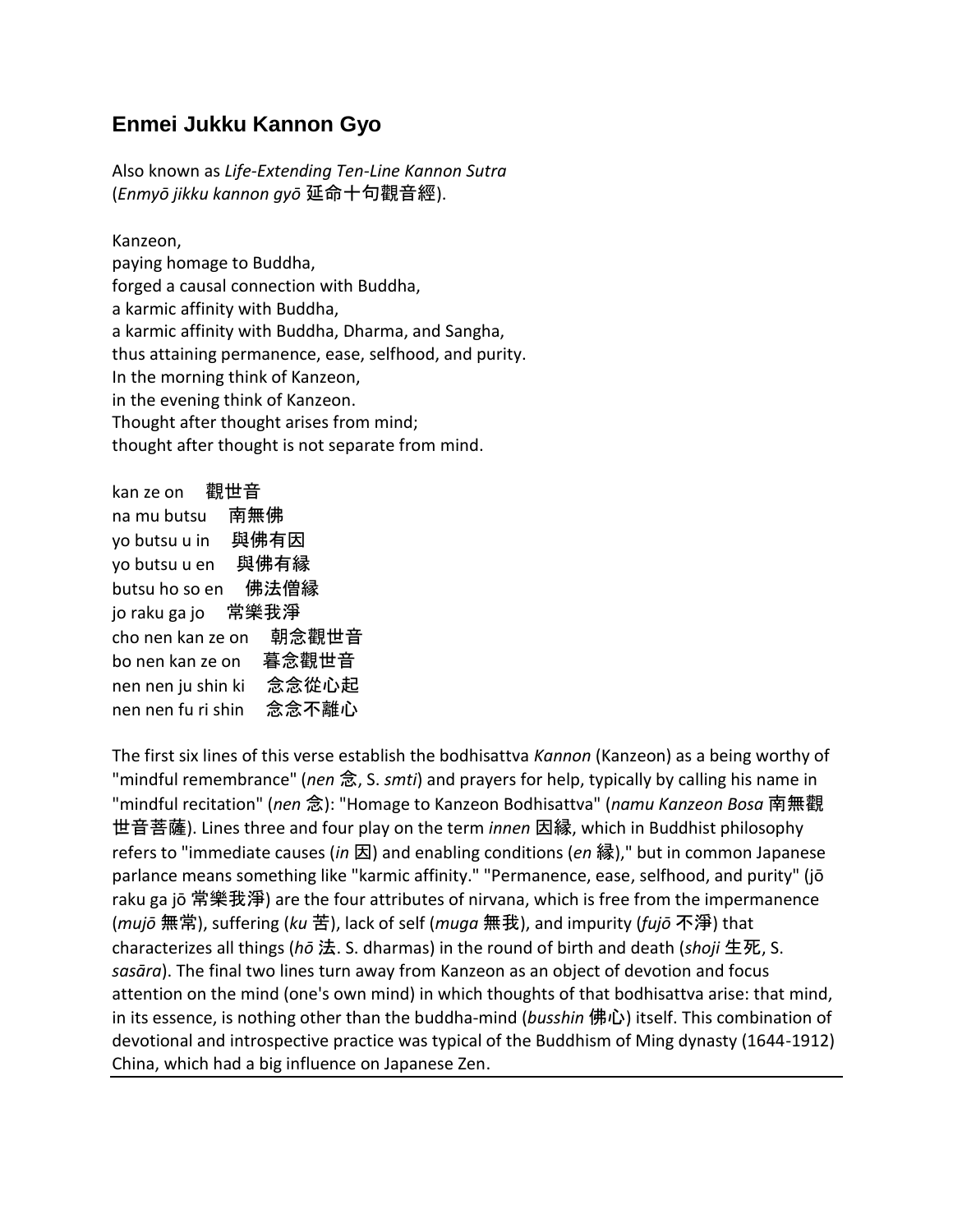# **Lecture by Sojun Roshi**

This lecture is reprinted from the January 2003 *Berkeley Zen Center Newsletter.*

### Commentary on the *Enmei Jukko Kannon Gyo*

 *Enmei* in the title means something like "eternal," but eternal is not such an accurate word in Buddhism. Something like endless dimensions without beginning or end may be more accurate. Or we could say, unlimited life, eternal life, boundless life. *Jukku* (or *jikku*) means "ten phrases." *Kannon* is Japanese for Avalokiteshvara or Kwan-yin, which is Chinese. *Gyo* is "sutra." So, the title is "Endless dimension, ten phrases, Avalokiteshvara sutra." Endless dimension also has the meaning of endless dimensions in the moment. If there is no beginning or no end, then this moment has, as Dogen says, its own past and future, its own endless dimension. We tend to think of this moment as one speck of time, one fleeting moment of time, but we also have to understand this moment as covering or including all time and all space. Extending life is the same as when we talk about no-birth, no-death – birth, death and no-birth, no-death in endless dimensions.

Here are explanations of the ten phrases:

**1)** *Kanzeon***:** To evoke *Kanzeon* is to call forth the spirit of compassion. Each one of the ten phrases expresses our compassionate practice from a particular standpoint. *Kanzeon*, one might say, is our compassionate heart. It's our unlimited, universal, compassionate heart. *Kan* has the feeling of penetrating, illuminating, piercing through or totally understanding. *Ze* means "world" and *on* is "sound." So, *Kanzeon* is the one who hears the sounds of the world or the cries of the world and doesn't ignore the suffering of the world. Sound here also can stand for sight or touch or taste or any sense. Avalokiteshvara is probably the most popular Bodhisattva and is given many human qualities. I think *Kanzeon* personifies what I like to think of as our humaneness, as distinct from our wisdom, which is Manjushri. Manjushri sees with a clear, cold eye, and Avalokiteshvara sees with a vast, warm heart. The balance or synthesis of the two is Buddha. So on one side of the altar we have Manjushri who personifies wisdom beyond wisdom, seeing everything just as it is without any distortion, and on the other side, we have Avalokiteshvara who personifies compassion. In between we have Buddha. Each one is a Bodhisattva who represents a different aspect of our nature. Since these are not idols but personifications, having these figures on our altar is a way we respect aspects of our own nature. Similarly, when we bow, we don't worship something in particular, but we greatly respect these aspects of our nature. When we offer incense and chant the sutra, we invite the spirit of *Kanzeon* to join our practice. We evoke something from within ourselves. So the sutra is dedicated to *Kanzeon*.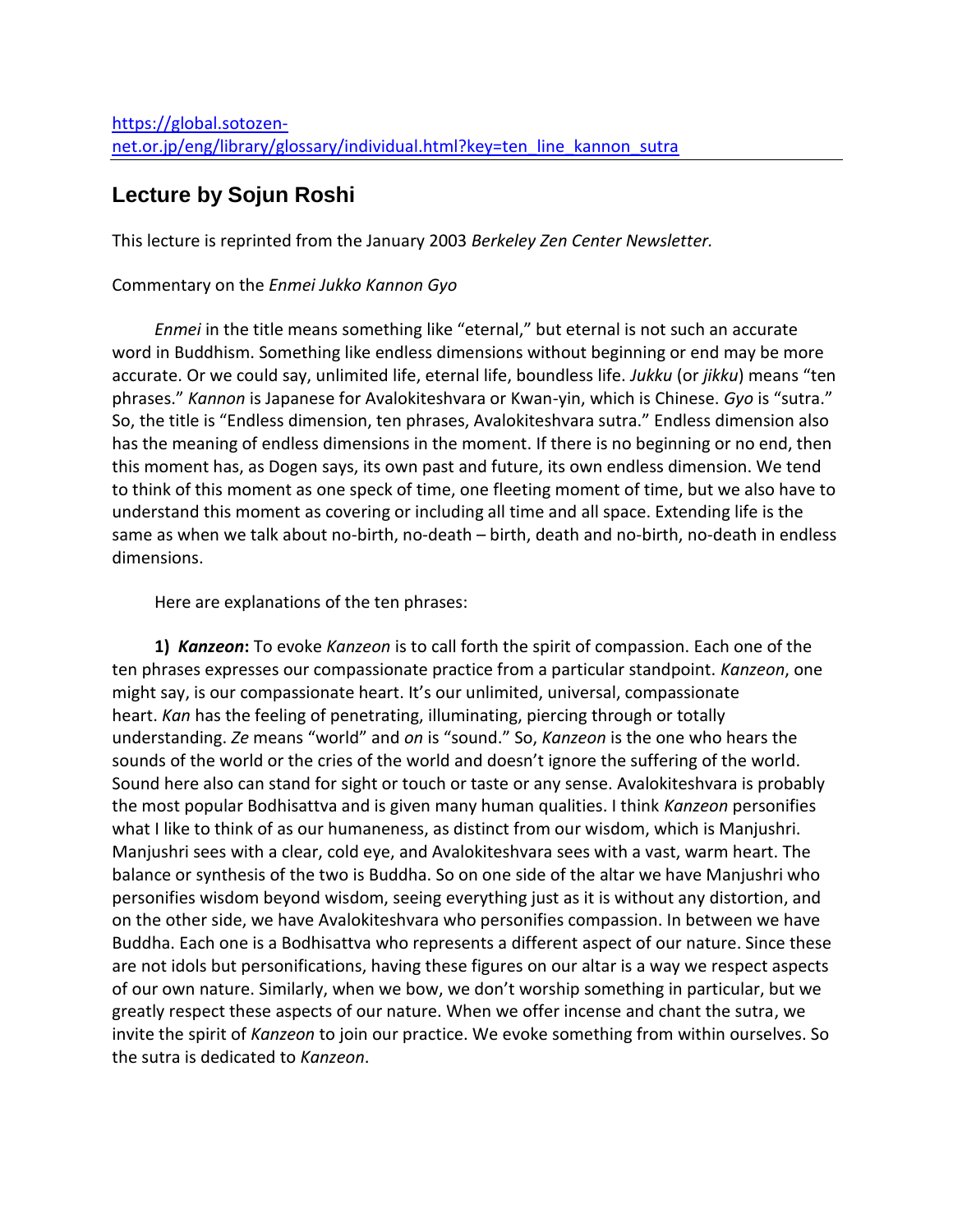**2)** *Namu Butsu***:** *Namu* is sometimes translated as "Homage." *Butsu* is Buddha. So, the phrase is "Homage to Buddha." When we say, "pay homage," it may seem like a vassal paying homage to a lord, and to see ourselves and Buddha in that way may be okay, but to translate *Namu* as "at one with" is another way of expressing that feeling. Not "Buddha is over there and I'm over here," but "one with Buddha." We use the word "atone" sometimes, and we think of atonement as penitence. The word has taken on that meaning. But atonement means to be at one, to return to oneness, or return to completion. It is what we do to be at one with "wholeness" or "holiness." Whatever is necessary to be at one with Buddha is what we have to do. We can call it "at-one-ment" or atonement. Actually, zazen is atonement. You don't have to make a fuss, just sit. So *Namu Butsu* really means at one with Buddha.

 **3)** *Yo Butsu u in*: *Yo* means "with," and *Butsu* is Buddha, and *in* means "direct cause," or "fundamental cause," or "seed cause." In this phrase, we have *in* and in the next phrase, *en*. *In* means "direct" and *en* means "indirect" or "supporting." This third phrase has the meaning of, "this very nature is Buddha, directly Buddha." There are three ways of talking about Buddha nature. One is called *Ryo in Bussho*. *Ryo* means to realize; it means the capacity to realize our Buddha nature. *Bussho* means fundamentally, Buddha nature, Dharmakaya or, we are that. *En* means through participating, or cooperating cause we can realize it. The seed is a direct cause for a plant. This is *in*. Sun, water, air, heat and so forth are cooperating causes, or *en*. Direct cause, or *in*, is the absolute fundamental factor of what we are, and *en*, or indirect cause, is what we have to manifest to realize it. *In* is kind of like your original face.

 4**)** *Yo Butsu u en*: As I said, *en* means "indirect cause." So the third and fourth phrase go together. We have a direct cause for Buddhahood and also an indirect cause. The contributory cause is like a catalyst. Practice is like the water and the sun that causes the seed to sprout. *En* is rubbing the flint to create a spark or we can also call it the condition. *In en* is another term. *Inen* as the combination of *in* and *en* means "karma." When we have a volitional action which causes something to move, that's called karmic activity. That karmic activity is activity within emptiness or *ku*. *Inen* is constantly creating forms in emptiness. So, how we direct our effort is important. The basis of Buddhist morality is that you reap the fruit of your own action. If you do something unwholesome, then unwholesomeness follows. And if you do something wholesome, wholesomeness follows. We're responsible for whatever we do and we share responsibility for the world. Some people think of Buddhism as fatalism because we don't talk about God or God's judgment. But instead of judgment, we understand the results of our actions as a kind of retribution according to the laws of karma.

 **5)** *Bu po so en***:** This phrase uses the same *en* as before, meaning indirect or cooperating cause. *Bu* is "Buddha." *Po* is "Dharma." *So* is "Sangha." Buddha, Dharma, Sangha, the Three Treasures are also a cooperating cause for understanding our Buddha nature, or for being one with our Buddha nature. The Three Treasures evoke our Buddha nature and cause us to remember our original face.

 **6)** *Jo raku ga jo***:** *Jo* here is another word for "permanent," or "eternal," or "endless dimension." *Raku* is "happiness" or "joy." *Ga* is "self" and *jo* is "purity." This has the feeling of,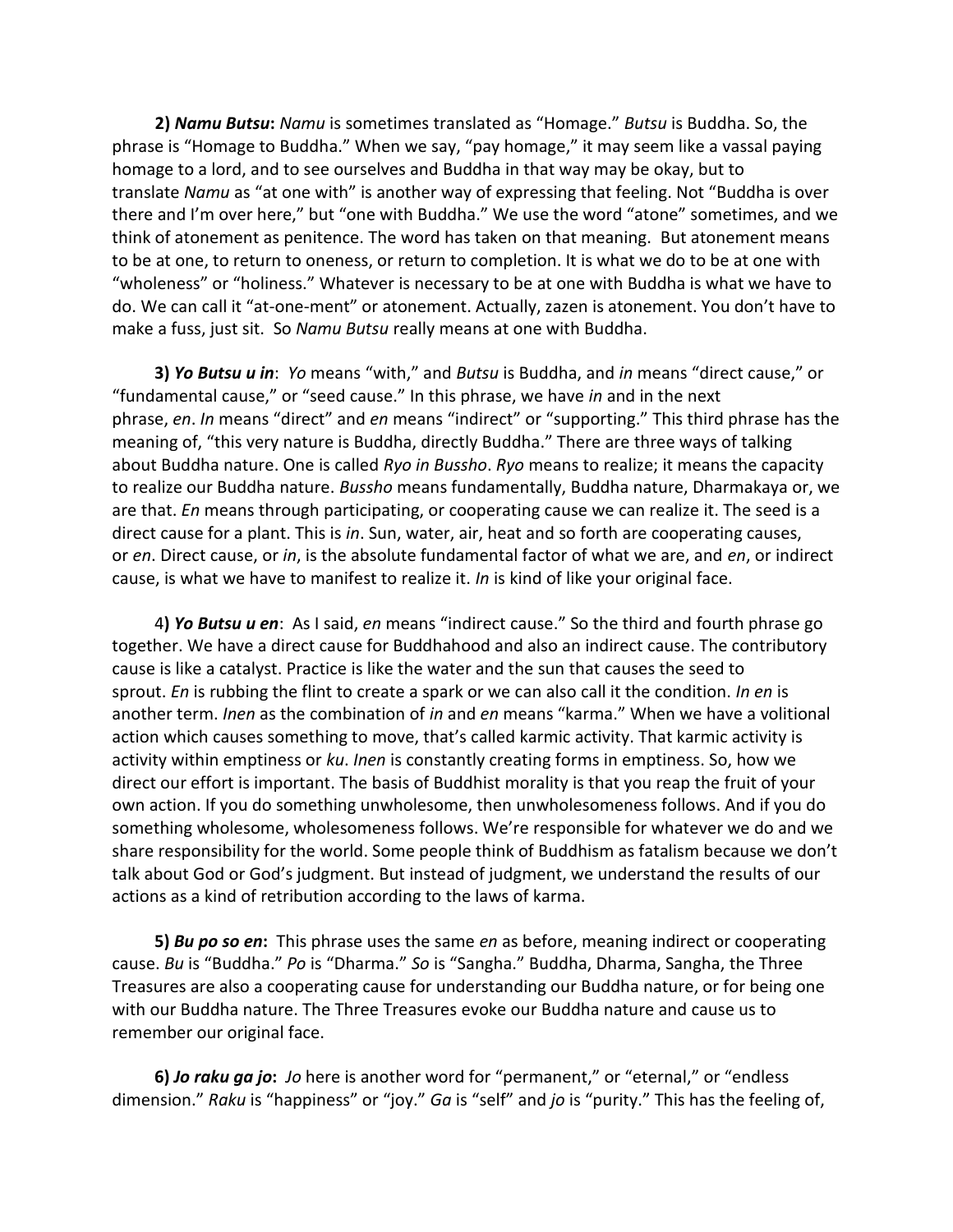"in purity we have eternal joy of ourselves, or endless dimensions of enjoying our self-nature." I would say, "self-joyous samadhi." When we are one with our original nature, when we let drop body and mind and become one with truth, no matter what happens to us, we have joy and purity. So the sixth phrase has the sense of pure joy, self-joyous samadhi, which extends to everyone, and is not separate from anyone.

 **7)** *Cho nen Kanzeon***:** *Cho* is "morning." *Nen* is an important word. It means "mind," or individual consciousness, or our conscious thought. This phrase has the meaning of, "in the morning put your thought on *Kanzeon*." That is, put your undistracted thought on *Kanzeon*, or evoke *Kanzeon*. Bring *Kanzeon* to life. Don't neglect *Kanzeon*. *Nen* is like the conscious thought of this moment. There are different kinds or degrees of *nen*. There is the *nen* of this moment and there is the *nen,* which takes a step back and contemplates. The first *nen* is one with activity, without reflection, just direct perception. The second *nen* is when we reflect on something and try to identify it by thought or think about it. And the third *nen* is taking another step back and developing what the second *nen* has thought about the first *nen*. All these *nen* thoughts are important, but when we sit zazen, we are concentrated in the first *nen*, just direct perception moment by moment. So in the morning, just let your *nen* thought become completely with *Kanzeon*.

 **8)** *Bo nen Kanzeon***:** *Bo* means "evening." In the evening, let your *nen* thought be on *Kanzeon*. Together, these last two phrases mean, "moment by moment, be one with *Kanzeon*."

 **9)** *Nen nen ju shin ki***:** Thought after thought, conscious thought after conscious thought. *Ju* means "follow." Thought following thought. *Shin* is "mind" and *ki* is "arrived." Each thought which follows upon the last is no other than *shin*, which is big mind, all-inclusive mind. We can say Buddha nature, or universal mind. In this sense, *shin* is used to complement thought. So sometimes we call Buddha nature mind only. There are many ways of expressing it. Here our individual small mind is not separate from Big Mind and is actually an expression of Big Mind.

 **10)** *Nen nen fu ri shin:*This complements the previous phrase. Again, it's *nen nen*. *Fu* means "not," and *ri* is "separate," and *shin* is "mind" again. This is just saying it in a different way. These two phrases go together. Thought after thought arises from Big Mind; thought after thought is not separate from this Mind, meaning *Kanzeon* is not separate from you or I or Big Mind -- the mind of the universe.

 **Student:** Where does the sutra come from?

 **Sojun:** Sutras are supposed to come from India.

**Student:** What does the word "sutra" mean?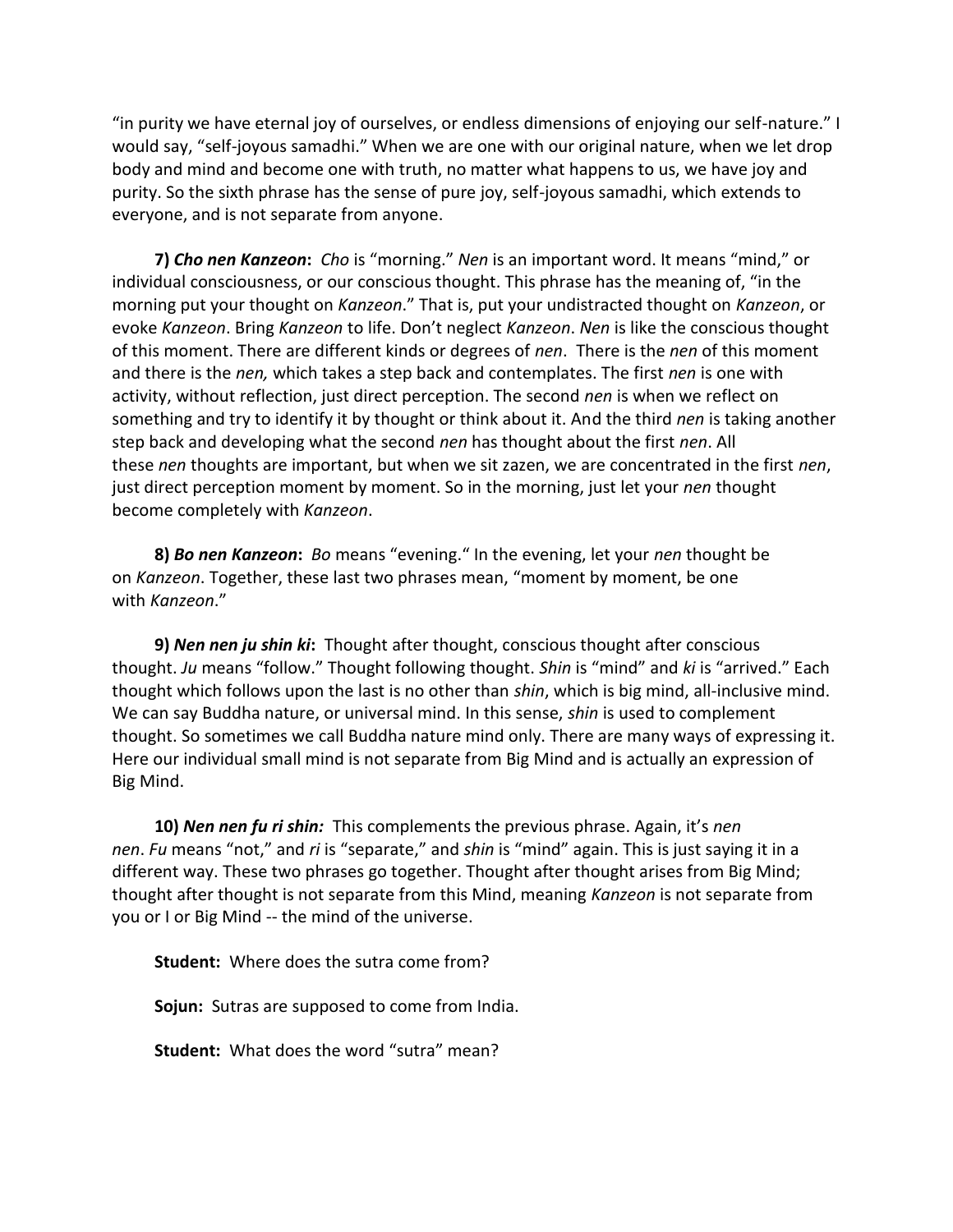**Sojun:** Sutra means the word of Buddha. It comes from the Sanskrit root "suture," which means to sew or string together. Buddha's words strung together is the meaning. In Buddhism, a sutra is Buddha's very own words, but that has a very broad meaning because Shakyamuni Buddha's words were not written down until four hundred years after his parinirvana. It was a kind of oral tradition. In Buddhism what people recognize as being authentic is not necessarily something from Shakyamuni's mouth. We talk about Dharmakaya Buddha, Sambhogakaya Buddha, Nirmanakaya Buddha. Nirmanakaya Buddha is a person like Shakyamuni Buddha, a person who is a personification of Buddha. Sambhogakaya is more the spirit of Buddha. That's not a complete explanation. But sutras can be an expression of Sambhogakaya, the spirit of Buddha. It's Buddha, but it's not the Nirmanakaya, the person. And Dharmakaya covers everything both manifest and un-manifest. So people come to accept some sutras as authentic, not from Buddha's mouth, but authentic in that they arise from the spirit of truth.

 *Kannon* manifests in many forms to help people. Sometimes as a prostitute, sometimes as a bartender or a taxi driver, a minister or statesman. If you try to pin Avalokiteshvara down to one form, you can't do it. Avalokiteshvara is always being called forth from emptiness. So you can say that *Kannon* or compassionate nature has no beginning or end. That's endless dimension.

 **Student:** Is it ever appropriate to withhold compassion?

 **Sojun:** I hesitate to say never about anything. What is necessary is to do the appropriate thing, and we don't always know what that is beforehand. If you have some rule and try to stick to it, you're creating inflexibility. So I would say that sometimes it's appropriate to withhold it. I don't know when. Don't ask me when. It's like, "should you never tell a lie?" Sometimes you have to tell an untruth. Don't ask me when. But you'll know when.

February 20, 1982

One may wonder what good it does to chant for others' well-being. The founder of our temple [Austin Zen Center], Zenkei Blanche Hartman, offered the following words:

"Putting our heart into our intention, our compassionate intention, and putting it out in the world has an effect on the world. It isn't that we get what we want. We create compassion in the world when we call on our own compassion in this way. So for me, chanting for friends who are ill or for the safety of our monastery mobilizes my compassion and puts it out there. I think we can all do that. And it's very satisfying to me. What can I do when I can't do anything? This is something I can do. I can't go down to Tassajara and fight the fire. I can't go operate on my friends who are ill and remove the cancer. But I can put my heart in my deep concern for their well-being and this is not doing nothing. This is doing something.

Following a ... chant of the *Enmei Jukku Kannon Gyo*, Blanche asked: "What is this? What are we doing when we do a chant like this? What are we calling on when we call on the great compassionate mind of Avalokiteshvara? I think this is an expression of our faith and devotion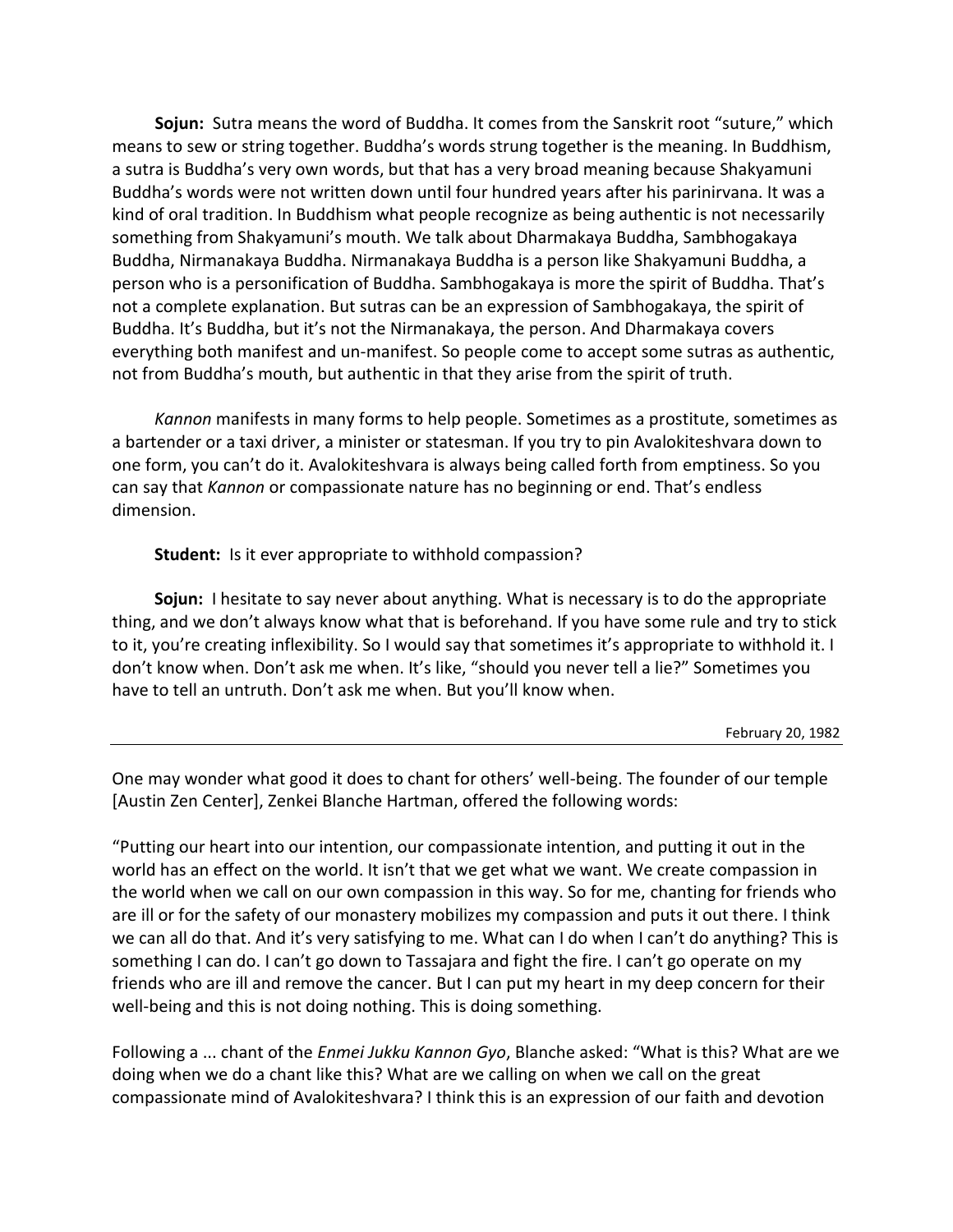and it's a calling forth of the great compassionate mind of each one of us and turning our intention and attention toward whoever we're dedicating it to. It's calling up our compassionate mind. Avalokiteshvara is just the combination of all of the compassionate minds of all of us together [and that's what] make[s] Avalokiteshvara appear in the world.

When we really focus our intention and attention in all sincerity, it has an effect on the world."

— Zenkei Blanche Hartman on July 2, 2008 at the San Francisco Zen Center

## **Dharma Talk on** *Enmei Jukku Kannon Gyo*

Gene Bush, March 29, 2020

Now that the Board has decided to assure that all cautious steps are being taken to minimize the spread of the virus, we have to ask, Now what? I began to search for alternative 20-second recitations in order to support my new habit of washing hands frequently. Seeing that I also need to cultivate new habits of mind, I began to turn towards Kanzeon.

Frequently for well-being we chant the 10-line verse, calling upon Avalokiteshvara (aka Kanzeon, Kannon) the archetypal figure who evokes boundless compassion. She is often depicted with 10,000 arms and hands, each hand with an eye in it, an indication of her capacity to perceive widely and deeply and thus find an appropriate response. Literally, Kanzeon can translate as "deeply perceiving world sound"; and because of her archetypal nature we know that she represents our own compassionate hearts. So we arrive at the more poetic, "Hearer of the cries of the world."

Zazen itself is the great teacher, leading us to stability, clarity, generosity, loving kindness, patience and gratitude. Physically, emotionally, socially together we are all engaged in responding appropriately to new information and new conditions. We are noticing the absence of things normally done out of habit\*, and the presence of a new practice – only the activity of responding to circumstances as they arise. There is great medicine in this time of disruption. We need to be able to deeply perceive the world right now. We cultivate the capacity to see and hear this way – being grounded in attentive presence – through our practice of zazen. We begin to recognize our own true Buddha Nature, and the truth of there being nothing outside of this.

One of the resources we have in Practice is to turn toward the chants and recitations we use in the temple setting. Here [is] my rough translation with interpretation:

Great open compassionate Self With gratitude for our collective true nature True nature is my already-present home True nature is nourished by my activity The triple treasure is my foundation.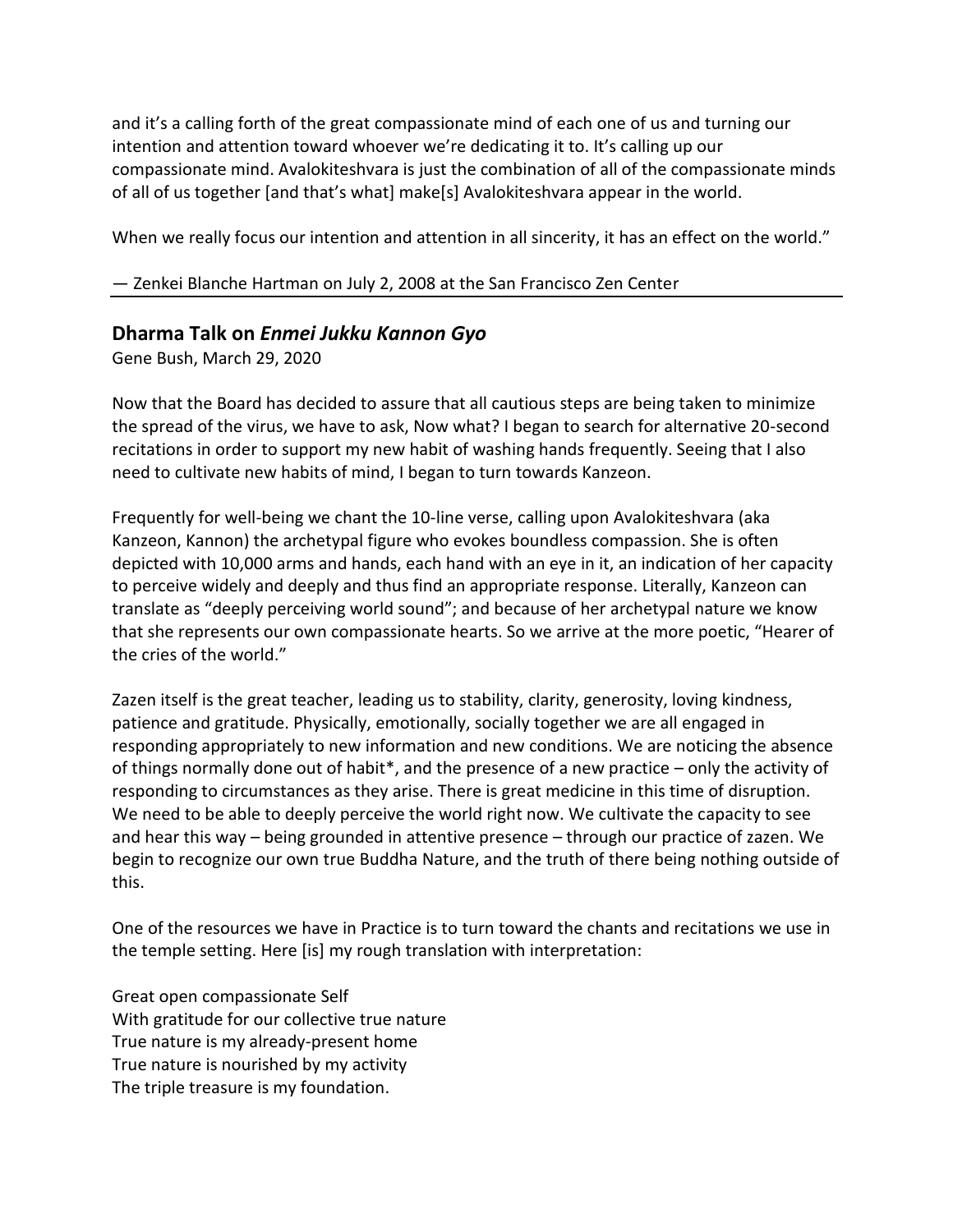Finding great joy in ease and pure motivation, In the morning my first impulse of mind and heart is compassion In the evening my last impulse of mind and heart is compassion Present moment awareness arises within big mind Present moment awareness is expressed within big mind

Please take up the practice of chanting this wonderful teaching – one time if you are washing your hands. Or chant it 7 times, in ever-widening spheres of intention. This is not a magical wish; this is a very ordinary way to return to our deepest vow, relying upon gratitude and compassion to inform the choices we make throughout each day. Please also study the ways in which this chant reflects and emphasizes the teachings of the *Metta Sutta*, our focus of study in class.

\* many thanks to Ed Brewster for this phrase

**Healing in Zen** - ENMEI JUKKU KANNON GYO [Elihu Genmyo Smith]

I was asked, "are there healing practices in Zen?"

There is much to say about this; one place to begin a discussion … is citing Zen Master Hakuin's comments on the *Ten Clause Kannon Sutra* (*Enmei Jukku Kannon Gyo*) and what he calls healing practices in the midst of cause and effect.

Hakuin has a whole book devoted to this verse, though the book is only available in Japanese (*Enmei Jukku Kannon-gyo Reigen-ki*).

However, Hakuin also speaks at length in many places in his writings about healing that can occur with the chanting of this verse. There are excellent translations in English by Norman Waddell of selections from Hakuin on this subject. On the web, the following Waddell translation about the *Enmei Jukku* (which I reprint below) is a good start:

#### <https://tricycle.org/special-section/the-kannon-sutra>

"Toward the end of his life, Zen master Hakuin [1689 -1769] took an interest in aspects of life outside the monastery walls, including social and governmental concerns. In the passage that follows, excerpted from a letter addressed in 1754 to Lord Nabeshima on the subject of the virtuous leader, he discusses the merit of reciting *Enmei Jukku Kannon Gyo*.

When we met the other day I had meant to encourage you to take up the *Enmei Jukku Kannon*, but our meeting was so brief that I did not have the opportunity. I therefore send it for your inspection along with this letter.

This work has been associated with wondrous miracles that have taken place in both China and Japan. Because it is so brief, I sincerely hope that you, not to speak of your close retainers and the common people as well, will recite it two or three hundred times each day. The reason lies in the testing. Give this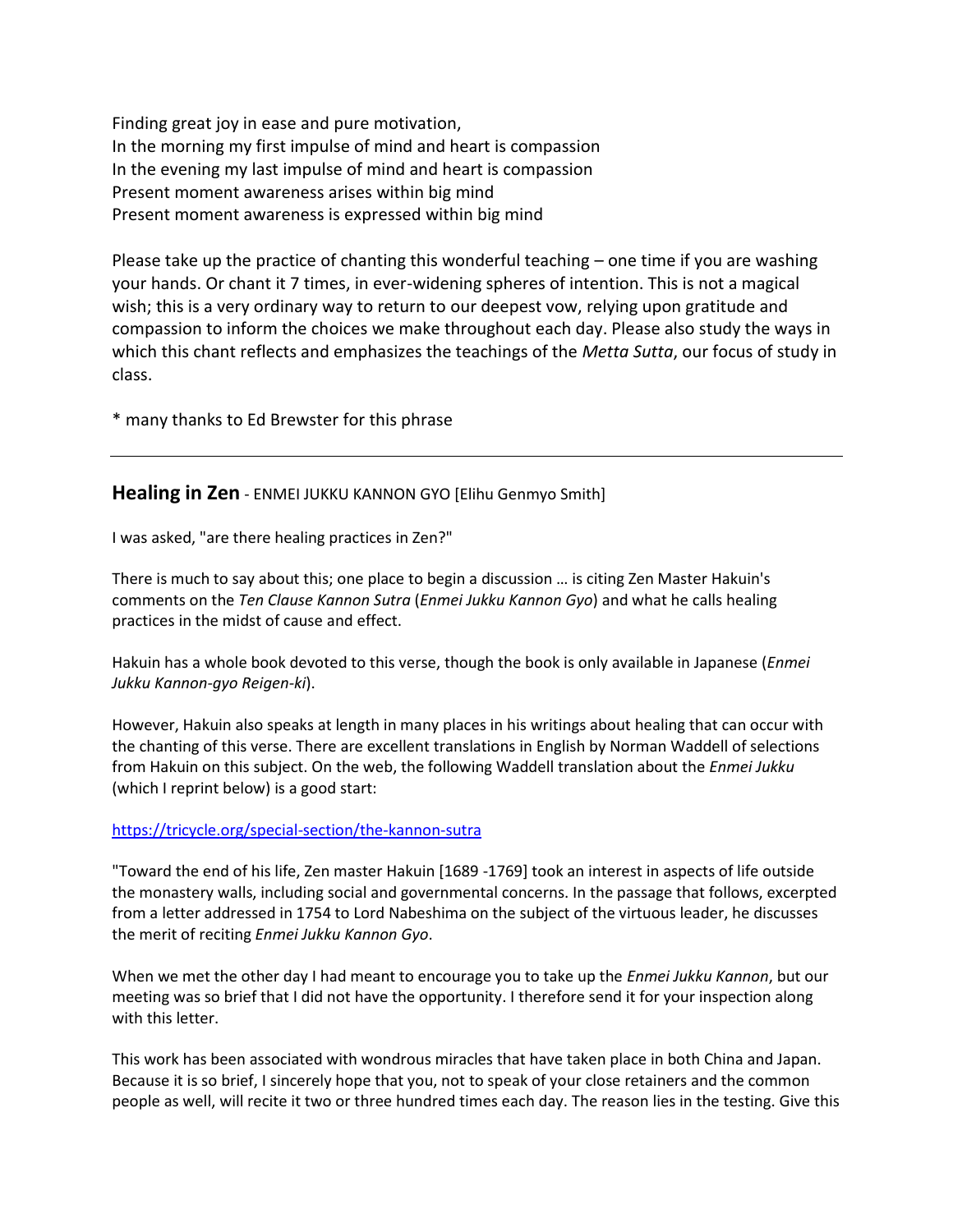work to those who are seriously ill or who have met with some unexpected disaster, and have them examine it for their consolation. If it is recited with sincerity, awe-inspiring miracles will without fail be accomplished. Its first advantage is that the person who recites it will be completely free from disease and will attain to long life. This applies to anyone at all. . . ."

For more details on *Enmei Jukku*, see Waddell's translations *Beating the Cloth Drum* (Shambhala), *Wild Ivy* (Shambhala) and Hakuin's *Precious Mirror Cave* (Counterpoint) and elsewhere.

Hakuin tells of a man in ancient China called Kao-huang, who was sentenced to be executed. He was a man of firm religious faith and around midnight of the day before his execution he was meditating upon Kannon, when the form of the Bodhisattva appeared before him. He was told that if he could recite the Kannon Sutra a thousand times in the night, his life would be saved. Pleading that this was imposible, he was told to begin nonetheless.

The next morning, when he was about to be killed, the sword snapped and so did all others that were tried. The amazed executioner enquired as to the reason and was told the story, whereupon Kao-huang was pardoned. Ever since this Sutra has been held in high esteem and many have been saved or healed through reciting it.

There is a translation by Philip Yampolsky [this should sound somewhat familiar]:

Kanzeon! Salutation and devotion to the Buddha! We are one with the Buddha In cause and effect related to all Buddhas and to Buddha Dharma and Sangha. Our true nature is Eternal, Joyous, Selfless and Pure. So let us chant every mornong Kanzeon with Nen (attention) Every evening Kanzeon with Nen! Nen Nen arises from Mind Nen Nen is not separate from Mind.

English translation by Maezumi Roshi

Kanzeon! At one with the Buddha, Related to all Buddhas in cause and effect, And to Buddha, Dharma, and Sangha, Joyful pure eternal being. Morning mind is Kanzeon, Evening mind is Kanzeon. This very moment arises from mind, This very moment is not separate from mind.

*Prolonging Life Ten Phrase Kanzeon Sutra*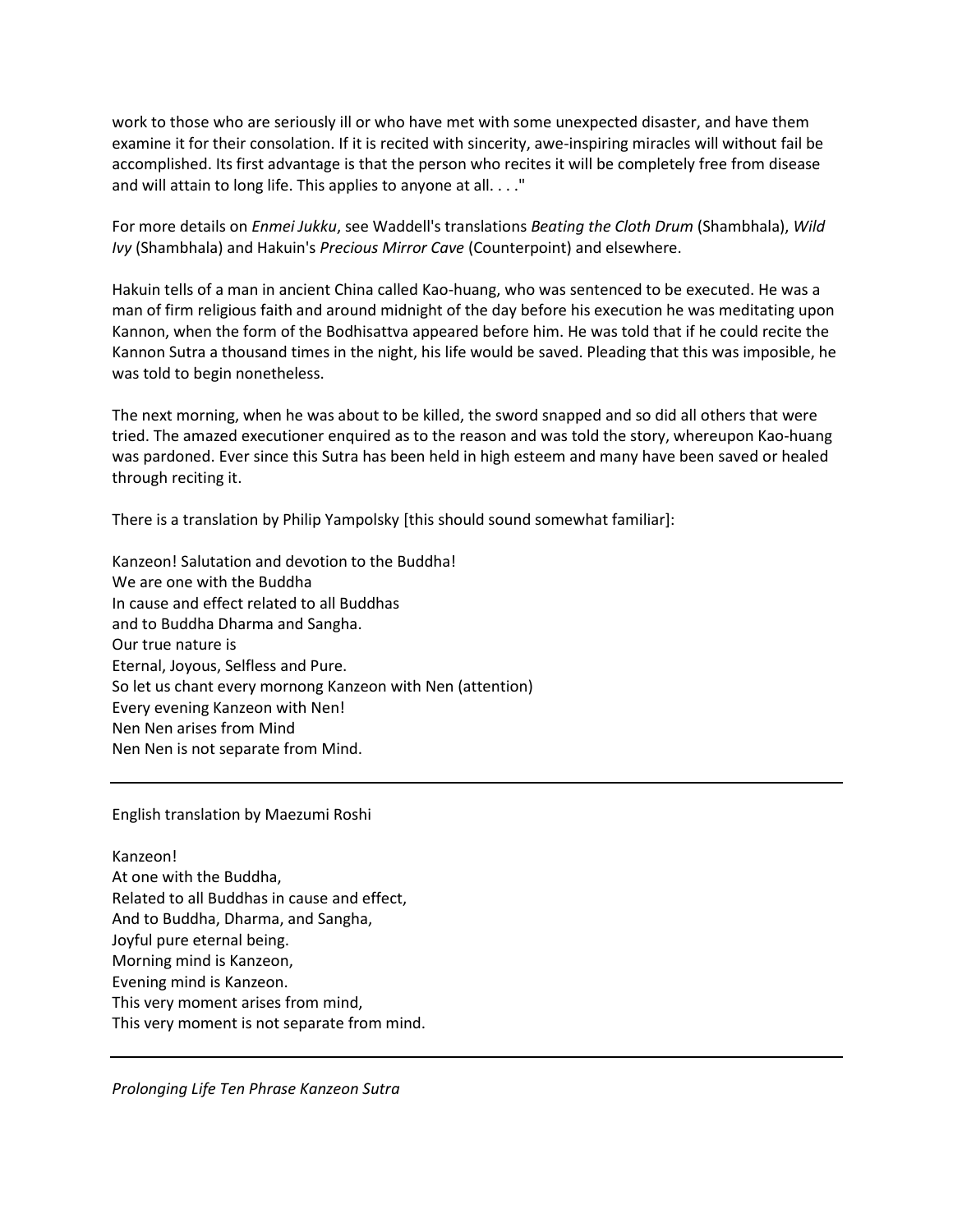(translation by Bernie Glassman)

Kanzeon! At one with Buddha Directly Buddha Also indirectly Buddha And indirectly Buddha, Dharma, Sangha Joyful, pure eternal being! Morning mind is Kanzeon Evening mind is Kanzeon Nen, nen arises from mind Nen, nen is not separate from mind.

#### San Francisco Zen Center

Bodhisattva of Compassion! Veneration to the Buddha! With Buddha I have origin; With Buddha I have affinity; Affinity with Buddha, Dharma, Sangha; Constancy, joy, self and purity. Mornings, my thought is the Bodhisattva of Compassion; Evenings, my thought is the Bodhisattva of Compassion. Thought after thought arises in mind. Thought after thought is not separate from mind.

*Dedication*:

May we awaken Buddha's compassion and luminous mirror wisdom. With full awareness we have chanted the Enmei Jukku Kannon Gyo for protecting life, we dedicate the merit to The well-being, comfort and complete healing of our dear friends ----- May they be deeply supported in the dharma, peaceful and free from suffering, and may we together with all beings realize Buddha's way.

John Blofield in his book 'Compassion Yogo' also refers to this, though he speaks of hearing it in China and does not mention the Japanese connections. He translates it as:

Kuan Shih Yin! Hail Buddha! In him a cause! In him, an outcome! Buddha-Dharma-Sangha outcome Lasting Joy, ego clensed! Morning, think Kuan Yin! Evening, think Kuan Yin! Each call from mind! No call not mind-born!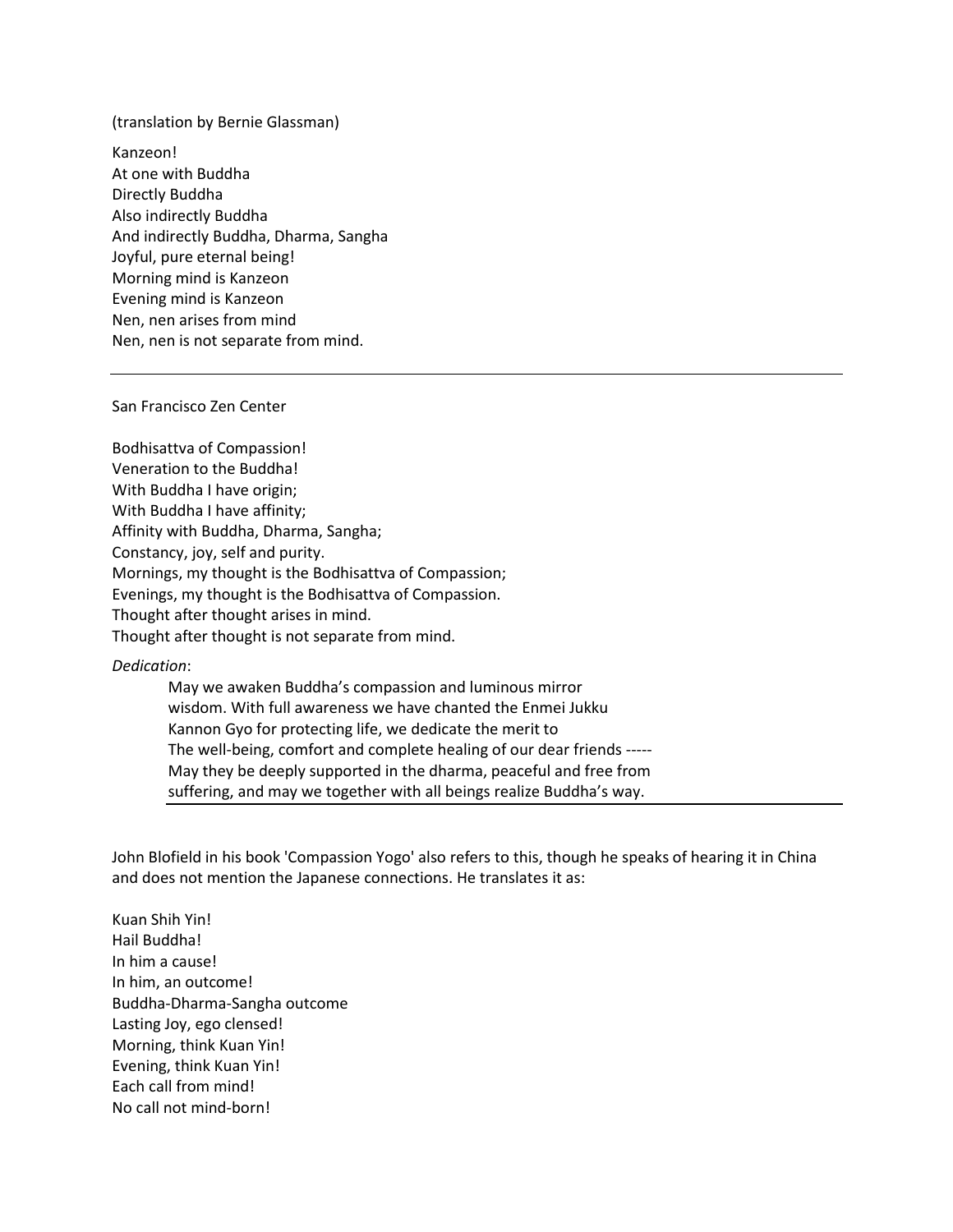Blofield Adds, 'Clearly one could draw some kind of connected meaning from these ejaculations, but it would be ludicrously inept and convey no idea of the effect at which the words are aimed.' So maybe it is better not to translate!

Seattle Soto Zen

Kanzeon! I venerate the Buddha Buddha is my source Buddha is my affinity Affinity with Buddha, Dharma, Sangha Constancy, ease, assurance, purity Morning my thought is Kanzeon Evening my thought is Kanzeon Thought after thought arises in the mind Thought after thought is not separate from mind

http://www.bamboointhewind.org/chant\_kanzeon.html

Kanzeon! At one with Buddha. Related to all Buddhas in cause and effect. And to Buddha, Dharma, and Sangha. Joyful, pure, eternal being! Morning mind is Kanzeon. Evening mind is Kanzeon. This very moment arises from Mind. This very moment is not separate from Mind.

#### *Ten Line Sutra of Avalokitesvara's Boundless Life*

Avalokiteshvara, perceiver of the cries of the world, takes refuge in Buddha, will be a Buddha, helps all to be Buddhas, is not separate from Buddha, Dharma, Sangha - being eternal, intimate, pure, and joyful. In the morning, be one with Avalokiteshvara, In the evening, be one with Avalokiteshvara, whose heart, moment by moment, arises, whose heart, moment by moment, remains!

*Chant of Boundless Compassion* [This is chanted at Great Vow Zen Monastery]

Absorbing world sounds awakens a Buddha right here. This Buddha, the source of compassion,